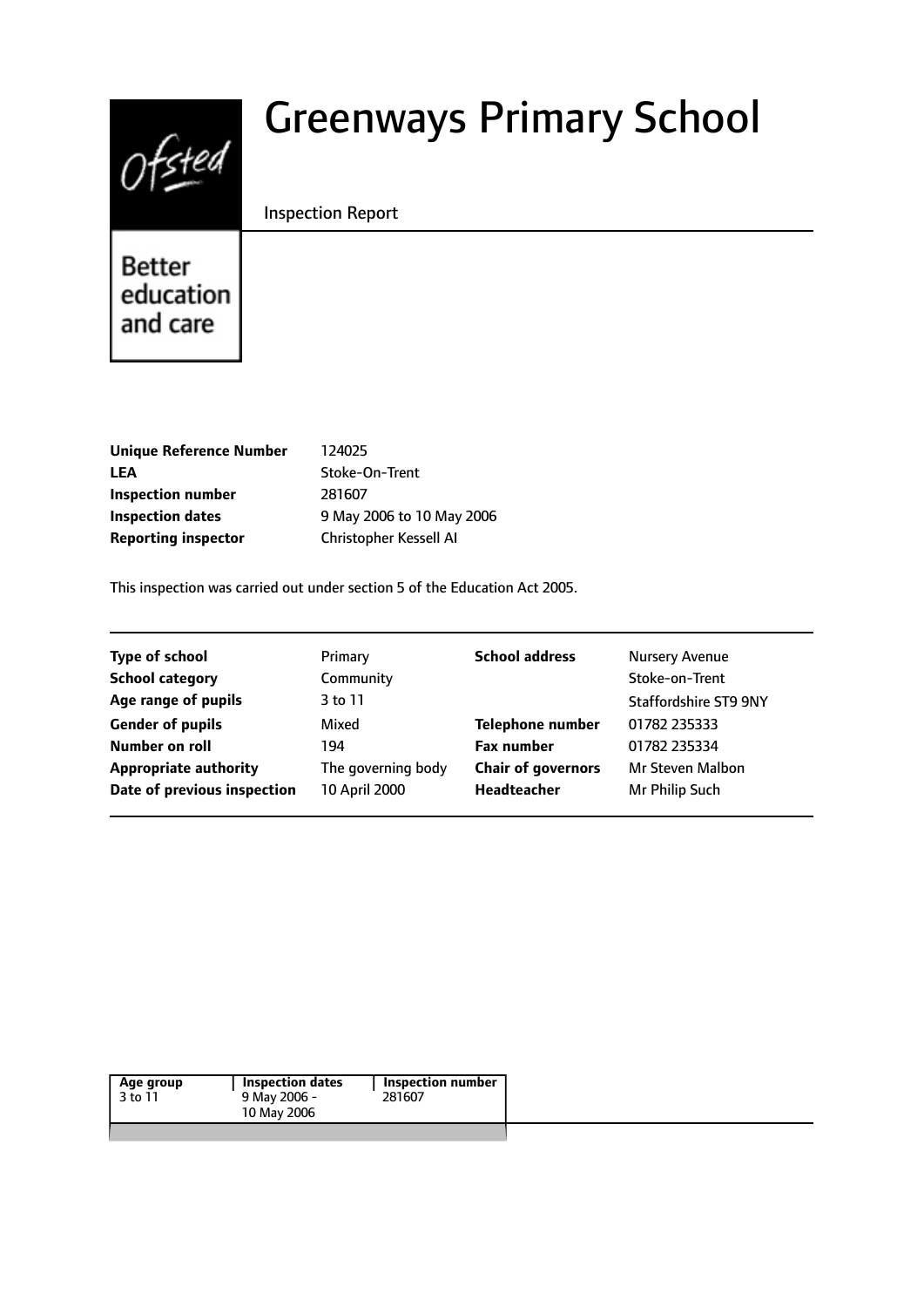© Crown copyright 2006

#### Website: www.ofsted.gov.uk

This document may be reproduced in whole or in part for non-commercial educational purposes, provided that the information quoted is reproduced without adaptation and the source and date of publication are stated.

Further copies of this report are obtainable from the school. Under the Education Act 2005, the school must provide a copy of this report free of charge to certain categories of people. A charge not exceeding the full cost of reproduction may be made for any other copies supplied.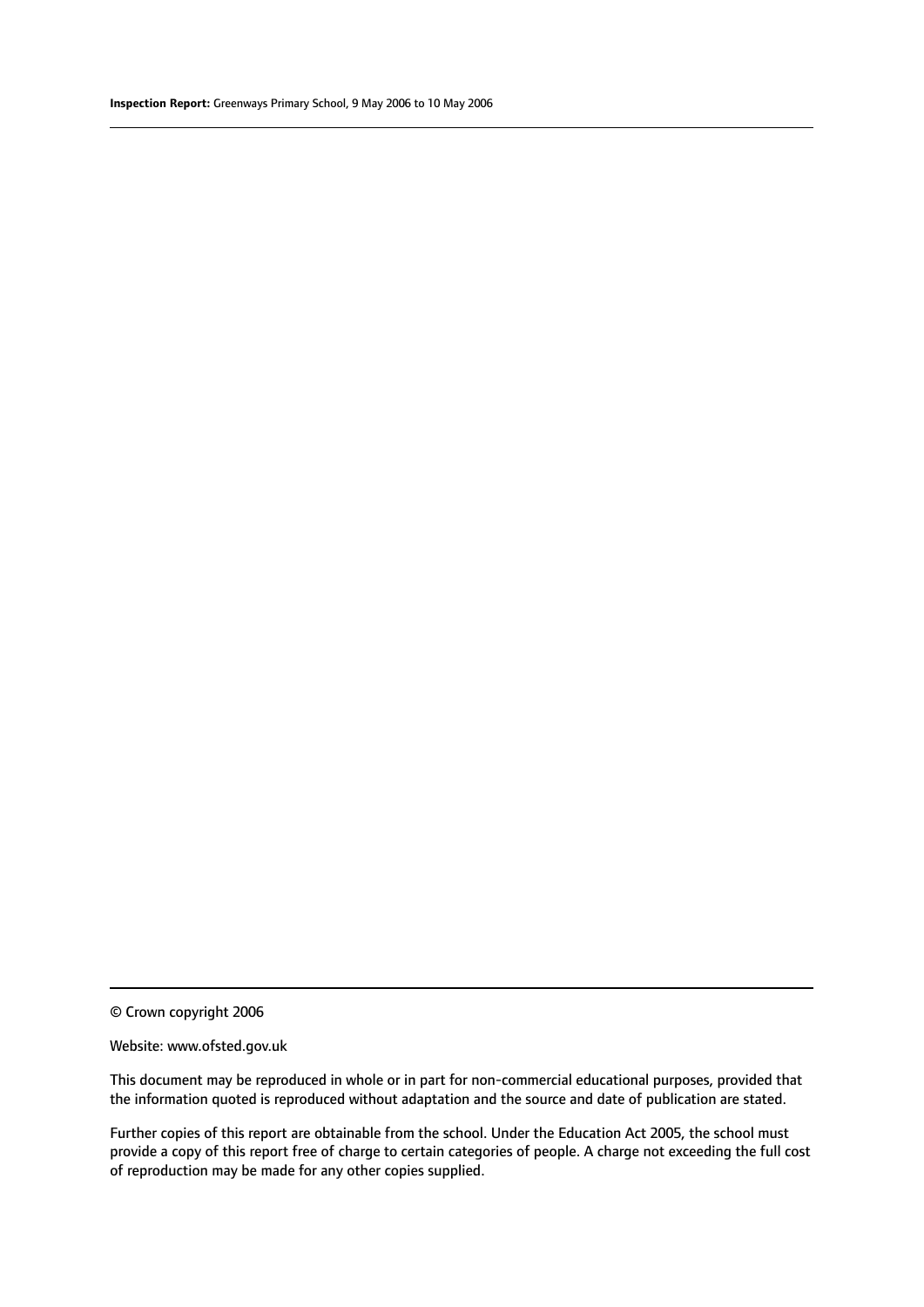# **Introduction**

The inspection was carried out by two Additional Inspectors.

# **Description of the school**

The school is below average in size. The vast majority of pupils are of White British heritage. No pupils are at an early stage of learning English. The proportion of pupils with learning difficulties and disabilities is below average. Children join the school with levels of attainment similar to those found nationally when they start the Nursery class. The headteacher has been absent for much of the year owing to illness, although he was present during the inspection.

## **Key for inspection grades**

| Grade 1 | Outstanding  |
|---------|--------------|
| Grade 2 | Good         |
| Grade 3 | Satisfactory |
| Grade 4 | Inadequate   |
|         |              |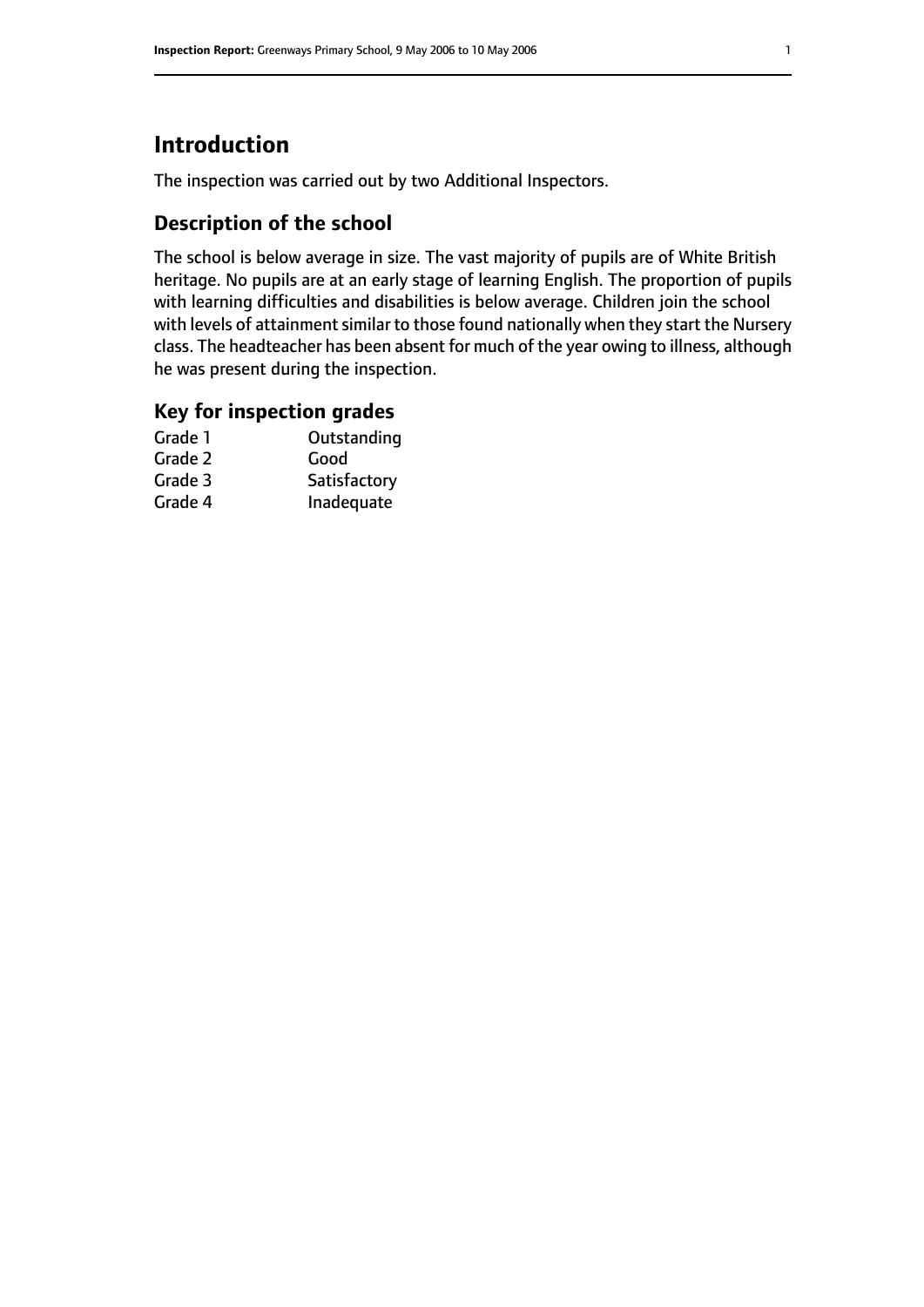# **Overall effectiveness of the school**

#### **Grade: 3**

The school provides a satisfactory education, with some strong features. Despite the recent challenges the school has had to face, leadership and management are satisfactory. The headteacher's recent absence has meant that the school's rate of development has slowed and some practice has become inconsistent. As a result there are weaknesses in the school's procedures for monitoring and evaluating the school's performance. Consequently, the school's own evaluation of its provision is too optimistic. The school's procedures for recording and tracking pupils' progress are new and are not yet having an impact on raising pupils' achievement. Most of the issues from the previous inspection have been addressed and the school has the capacity to improve further. It provides satisfactory value for money.

The school takes good care of its pupils and this is reflected in their good personal development. Pupils are polite, helpful, behave well and enjoy their education. One Year 6 pupil summed it up by saying, 'this is a cool school.' Pupils' achievement and standards are satisfactory overall. The children get a good start in the Nursery and Reception classes. Many of the children exceed expected levels by the time they reach Year 1. Although many pupils make good progress through Years 1 to 6, it is not consistent and there are occasions when a few pupils underachieve. Standards in Year 6 are broadly average overall. Despite good teaching in the school, teaching and learning are only judged satisfactory because of the inconsistencies in pupils' progress. Assessment information is not always used as well as it could be to plan lessons and provide pupils with suitable levels of work. Marking is not as helpful to all pupils as it could be.

#### **What the school should do to improve further**

•Improve procedures for monitoring and evaluating so that the school is able to more accurately judge its provision, improve consistency and provide direction for the future. •Ensure that the school's new procedures for recording and tracking pupils' progress are used to identify shortcomings in pupils' achievement more quickly. •Ensure that all pupils are given work that is appropriate to their needs and improve marking so that it contributes more to pupils' learning.

# **Achievement and standards**

#### **Grade: 3**

Achievement and standards are satisfactory overall. Children make good progress in the Nursery and Reception so that the standards they reach are often higher than the levels expected for their age. This good start is successfully being built upon by the teachersin Years 1 and 2. Pupils make good progressthrough Years 1 and 2 and achieve above-average standards in reading, writing and mathematics. This is an improvement since the last inspection.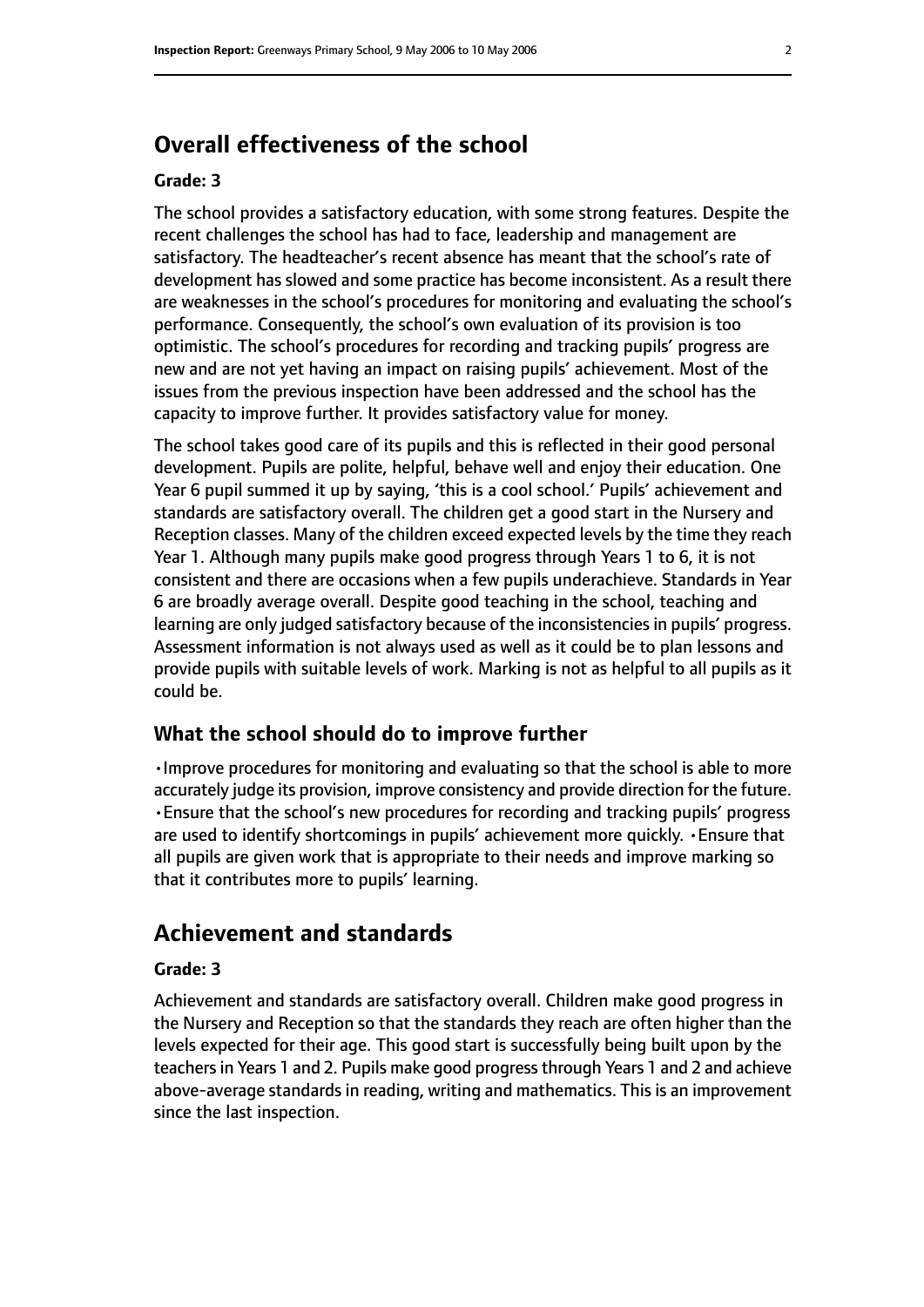Standards in Year 6 are average in English and mathematics and below average in science. Standards have dropped this year. Although the pupils have worked hard in Year 6 and the school predicted a decline, not all of the pupils have made steady progressfrom Year 2. A few pupils have underachieved. Because the school's procedures for tracking and monitoring pupils' progress are only just developing, these past deficiencies in progress with individual pupils and between subjects were not picked up. Target setting is still not rigorous enough. There are weaknesses in developing pupils' writing skills in the junior years. Pupils with learning difficulties and disabilities make satisfactory progress overall. However, like one or two of their classmates, their progress can vary depending on the appropriateness of the work they are given and the quality of support provided. In effective lessons where pupils' needs are considered carefully, they make good progress.

#### **Personal development and well-being**

#### **Grade: 2**

Pupils' personal development and well-being, including their spiritual, moral, social and cultural development, is good. Children settle in the Nursery well. They are confident, develop strong friendships and work together well. The good focus on personal and social development, which is continued in the Reception class, provides a good start that extends into the wider school.

The school is successful in providing a positive and caring community in which all of its pupils are valued and respected. Pupils say that they feel happy, safe and secure. Older pupils assist young children in their playground and walk with them into assemblies. Pupils enjoy school. Rates of attendance are satisfactory. Relationships in the school are good. Pupils work hard and enjoy lessons.

Around the school and in the playground most pupils behave well and are polite to visitors. The school ensures that pupils have a secure understanding of basic skills to help them prepare for their next stage of education and future careers. Pupils' well-being is promoted effectively. As a result, pupils have a good understanding of the benefits of a healthy lifestyle. The school council, for example, initiated the availability of fruit for older pupils at breaktimes. Pupils contribute successfully to the local and wider community. The choir sings in the local chapel and at other community events and the pupils have made charitable donations to Africa for the provision of a village water taps.

# **Quality of provision**

#### **Teaching and learning**

#### **Grade: 3**

Teaching and learning are satisfactory but with good features, for example, in the early years and infant classes, which enables many pupils to make good progress. Teachers in these classes ensure that work is set at the right level to help pupils learn well. They have high expectations and classroom relationships are extremely positive.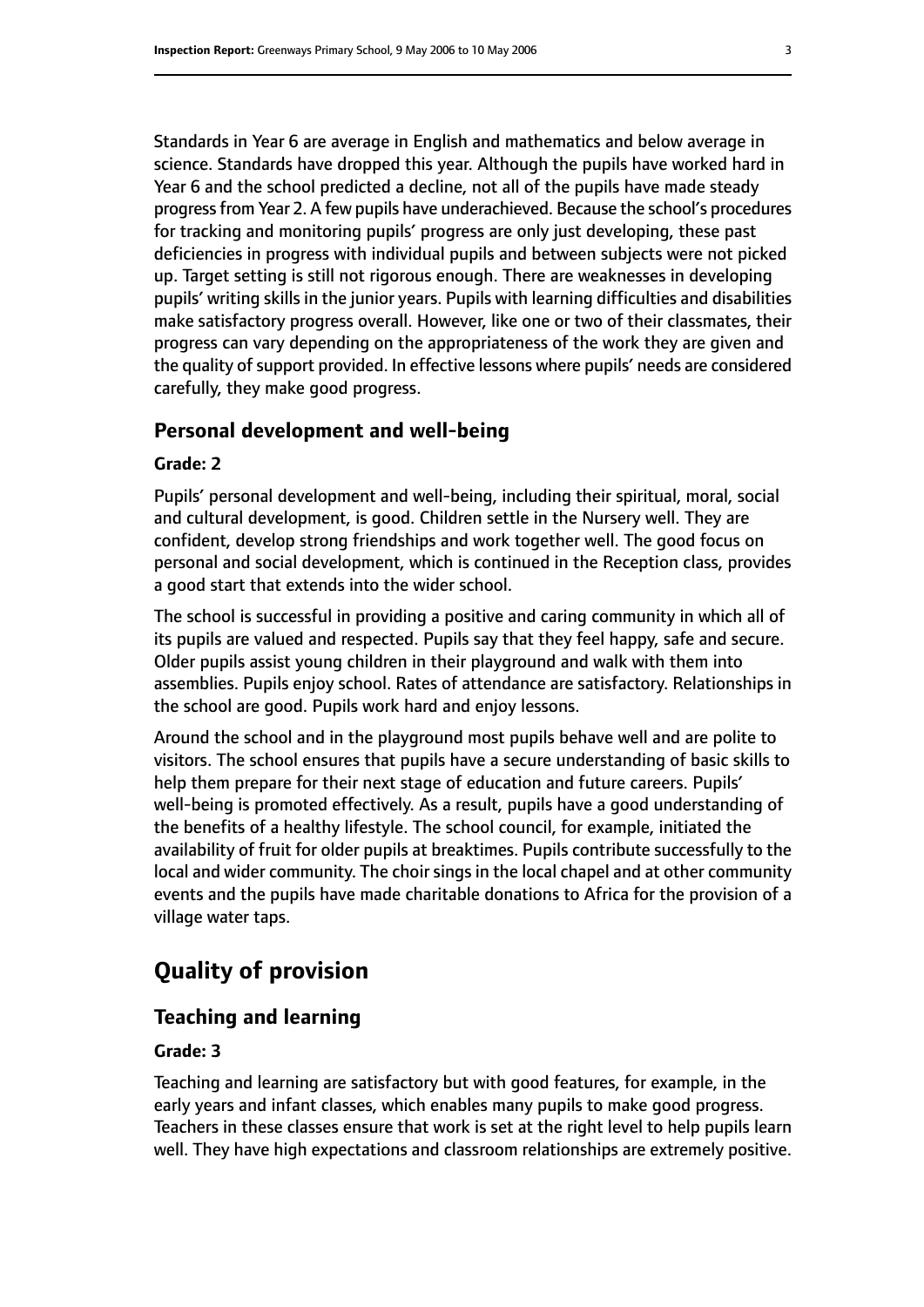Conversely, in a minority of lessons, particularly in the lower juniors, there is a lack of challenge and assessment information is not used rigorously to ensure that pupils are given work that is appropriate to their needs. This slows pupils' progress, despite the vast majority of pupils being keen to learn and showing positive attitudes to their lessons. Some pupils indicated that they found their work too easy, particularly higher attainers.

Although teachers' marking can be good, practice is not consistent across the school. In the best examples, teachers have clearly assessed pupils' work against learning targets and show pupils what they need to do to improve. Other marking, particularly in the juniors, is less effective and lacks a sharp focus on improvement. Pupils' understanding of targets for learning is also inconsistent. Targets are not always successfully contributing to improving pupils' achievement. Additional input from teaching assistants can be effective in enabling pupils to make good progress, particularly pupils with learning difficulties and disabilities.

#### **Curriculum and other activities**

#### **Grade: 3**

The curriculum is satisfactory. It ensures that most pupils build on what they have previously learnt and make at least satisfactory progress. Nursery and Reception provision is good and contributes well to the good progress that the children make. The transition from Reception to Year 1 is good. The development of writing has been a weakness in the school. This has been addressed well in the infant years and writing standards have improved. The school acknowledges that this now needs to be extended into the junior part of the school. The curriculum places a strong emphasis on developing the pupils' personal, social and health education and much of the pupils' good behaviour, enjoyment of learning and good relationships stem from this positive provision. However, the school recognises the need to provide more time for physical education and there are plans for this to improve at the beginning of the next academic year.

## **Care, guidance and support**

#### **Grade: 3**

The care provided by the school is good. Guidance and support are satisfactory overall. All staff know the pupils well and there is a strong commitment to their health and safety. Procedures for child protection, health and safety and risk assessment are good. Pupils are confident that if they have any problems or concerns, they will be effectively dealt with by a member of staff. For example, pupils can write about any worries and place them in a box for the confidential attention of their classteacher. The school works well with outside agencies to support pupils and their families in times of need. Effective procedures to monitor pupils' progress have only recently been developed. Consequently, underachievement has not always been picked up in the past. Although most pupils are provided with targets, their understanding of these targets is mixed and they are not always provided with sufficient information on how to improve their work.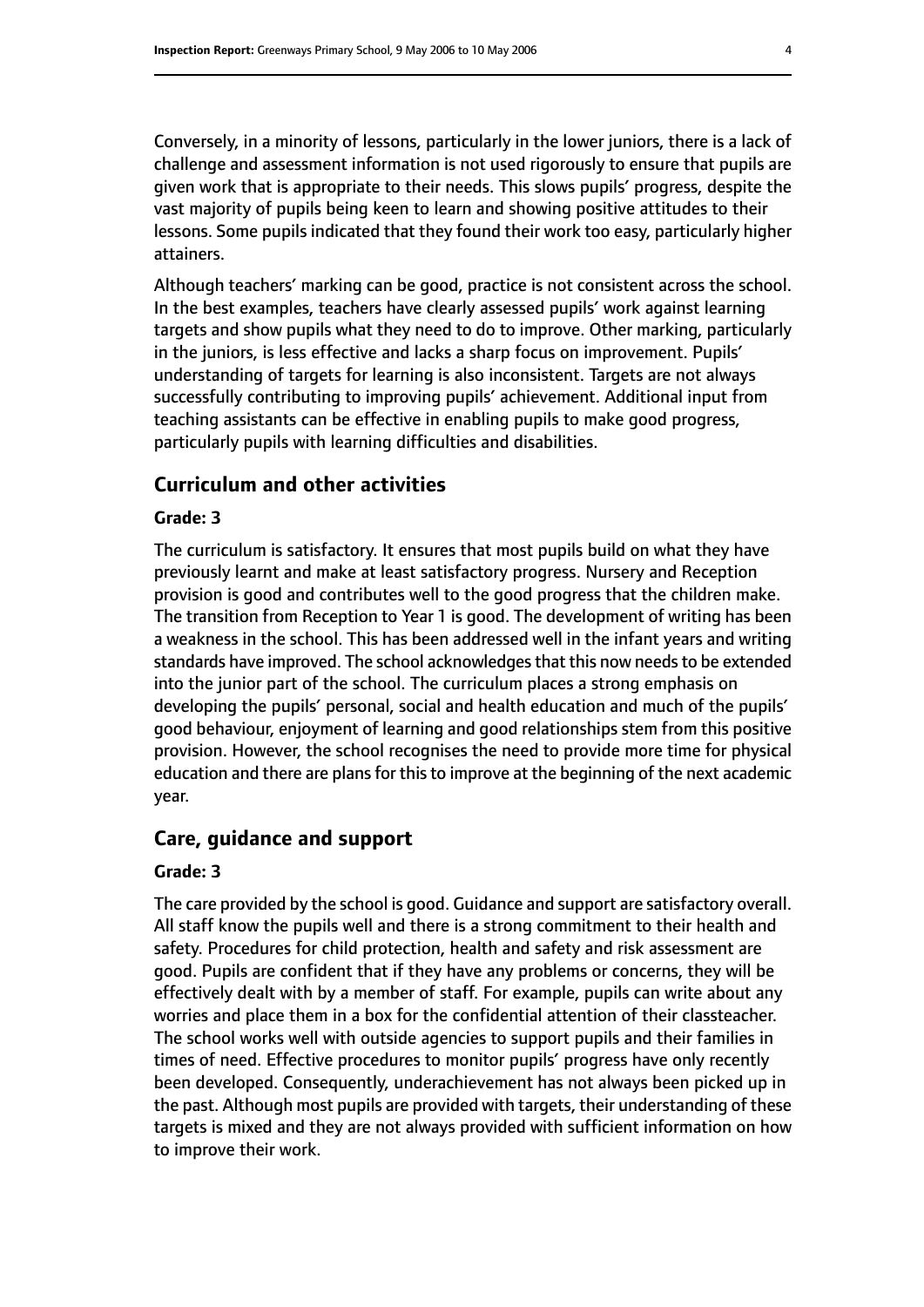# **Leadership and management**

#### **Grade: 3**

Leadership and management are satisfactory overall. Parents are appreciative of the headteacher's contribution to the running of the school, particularly his promotion of the supportive and welcoming atmosphere. Their involvement in the school is satisfactory. Despite recent difficulties, the school has run smoothly as a result of the day to day management by the deputy headteacher and the enthusiasm and commitment of all staff. However, school practices have become inconsistent and school improvement has not been focused. Strategic planning is not rigorous enough and does not provide a clear vision of where the school is moving beyond the current academic year. Self-evaluation is not thorough and is too optimistic.

The school has improved satisfactorily since its last inspection. Some improvement has been good. For example, the quality of provision now found in Years 1 and 2 is much better. There is the potential to develop further. Monitoring and evaluation is underdeveloped, particularly for subject managers and other postholders. The school has just begun an initiative to develop the role of its middle managers.

The school is well supported by its governing body. They are well informed and ensure that the resources available to the school are effectively deployed. Their effectiveness has improved since the previous inspection but they are insufficiently involved in strategic development and so governance overall is judged satisfactory rather than good.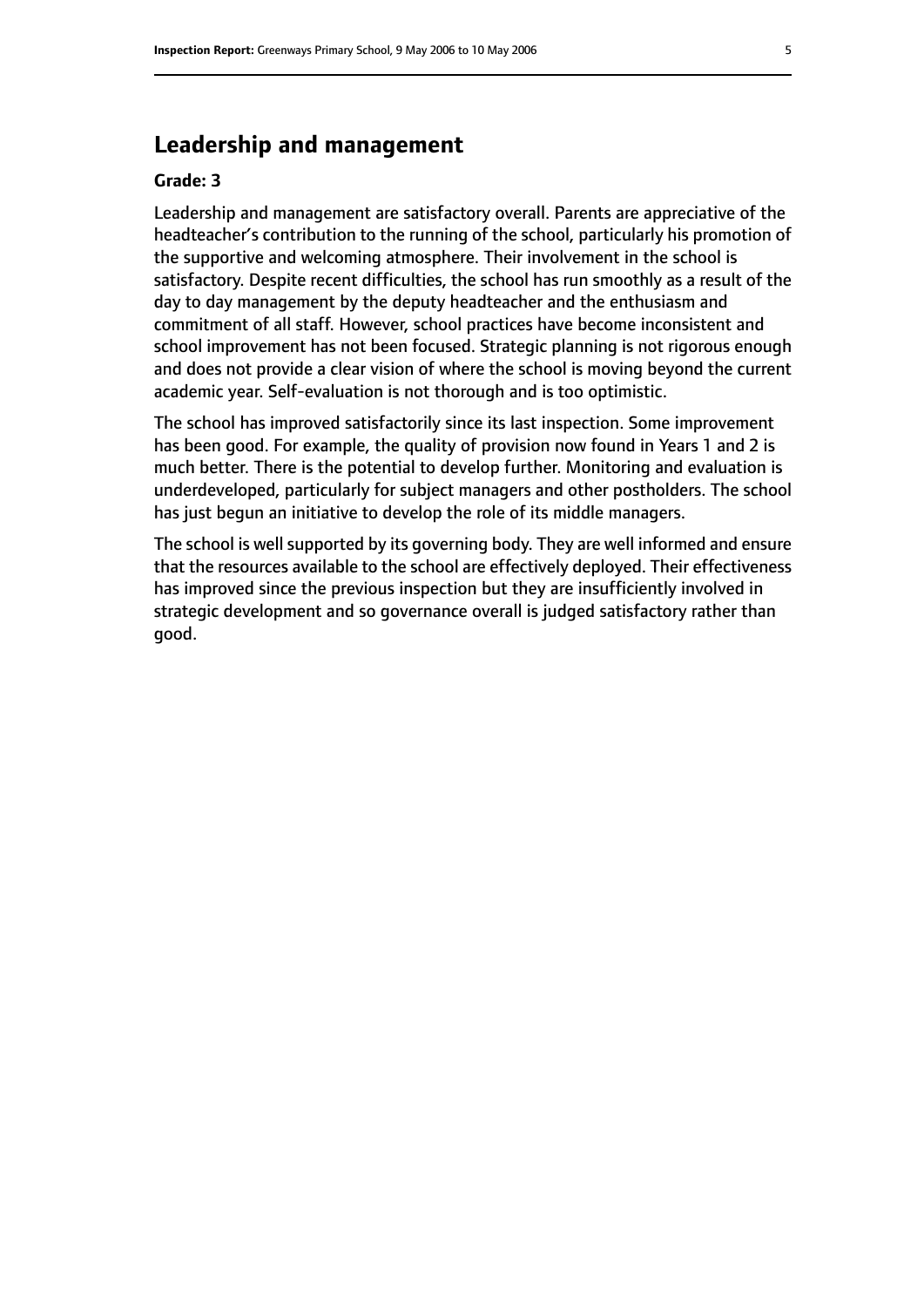**Any complaints about the inspection or the report should be made following the procedures set out inthe guidance 'Complaints about school inspection', whichis available from Ofsted's website: www.ofsted.gov.uk.**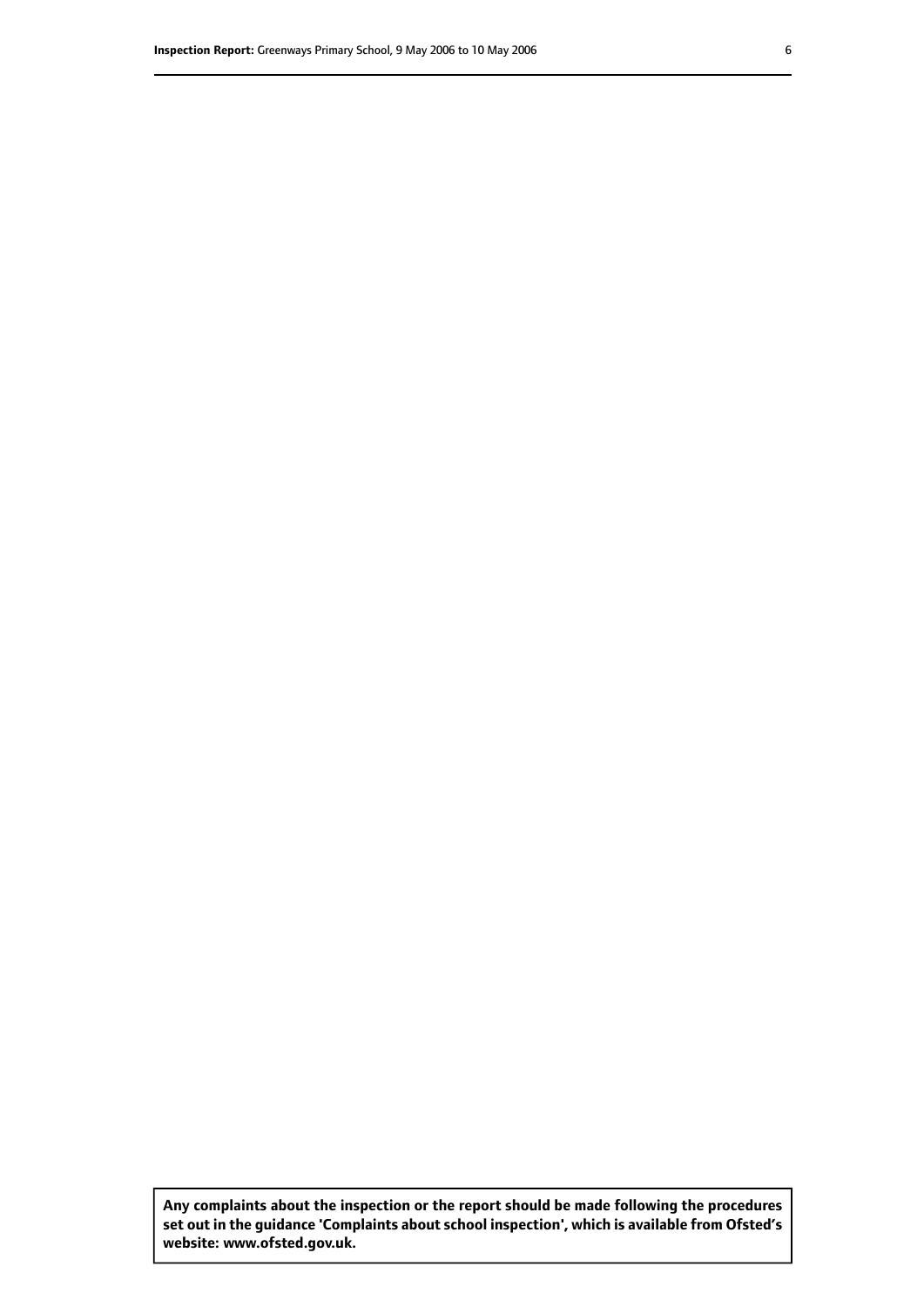# **Inspection judgements**

| Key to judgements: grade 1 is outstanding, grade 2 good, grade 3 | School         | $16-19$ |
|------------------------------------------------------------------|----------------|---------|
| satisfactory, and grade 4 inadequate                             | <b>Overall</b> |         |

#### **Overall effectiveness**

| How effective, efficient and inclusive is the provision of education,<br>integrated care and any extended services in meeting the needs of<br>learners? |     | <b>NA</b> |
|---------------------------------------------------------------------------------------------------------------------------------------------------------|-----|-----------|
| How well does the school work in partnership with others to promote<br>learners' well-being?                                                            |     | ΝA        |
| The quality and standards in foundation stage                                                                                                           |     | <b>NA</b> |
| The effectiveness of the school's self-evaluation                                                                                                       |     | ΝA        |
| The capacity to make any necessary improvements                                                                                                         | Yes | NА        |
| Effective steps have been taken to promote improvement since the last<br>inspection                                                                     | Yes | <b>NA</b> |

#### **Achievement and standards**

| How well do learners achieve?                                                                               | ΝA        |
|-------------------------------------------------------------------------------------------------------------|-----------|
| The standards <sup>1</sup> reached by learners                                                              | NА        |
| How well learners make progress, taking account of any significant variations<br>between groups of learners | <b>NA</b> |
| How well learners with learning difficulties and disabilities make progress                                 | <b>NA</b> |

#### **Personal development and well-being**

| How good is the overall personal development and well-being of the<br>learners?                                  | ΝA        |
|------------------------------------------------------------------------------------------------------------------|-----------|
| The extent of learners' spiritual, moral, social and cultural development                                        | <b>NA</b> |
| The behaviour of learners                                                                                        | <b>NA</b> |
| The attendance of learners                                                                                       | <b>NA</b> |
| How well learners enjoy their education                                                                          | <b>NA</b> |
| The extent to which learners adopt safe practices                                                                | <b>NA</b> |
| The extent to which learners adopt healthy lifestyles                                                            | <b>NA</b> |
| The extent to which learners make a positive contribution to the community                                       | <b>NA</b> |
| How well learners develop workplace and other skills that will contribute to<br>their future economic well-being | <b>NA</b> |

### **The quality of provision**

| How effective are teaching and learning in meeting the full range of<br>the learners' needs?          | ΝA |
|-------------------------------------------------------------------------------------------------------|----|
| How well do the curriculum and other activities meet the range of<br>needs and interests of learners? | ΝA |
| How well are learners cared for, guided and supported?                                                | NА |

 $^1$  Grade 1 - Exceptionally and consistently high; Grade 2 - Generally above average with none significantly below average; Grade 3 - Broadly average; Grade 4 - Exceptionally low.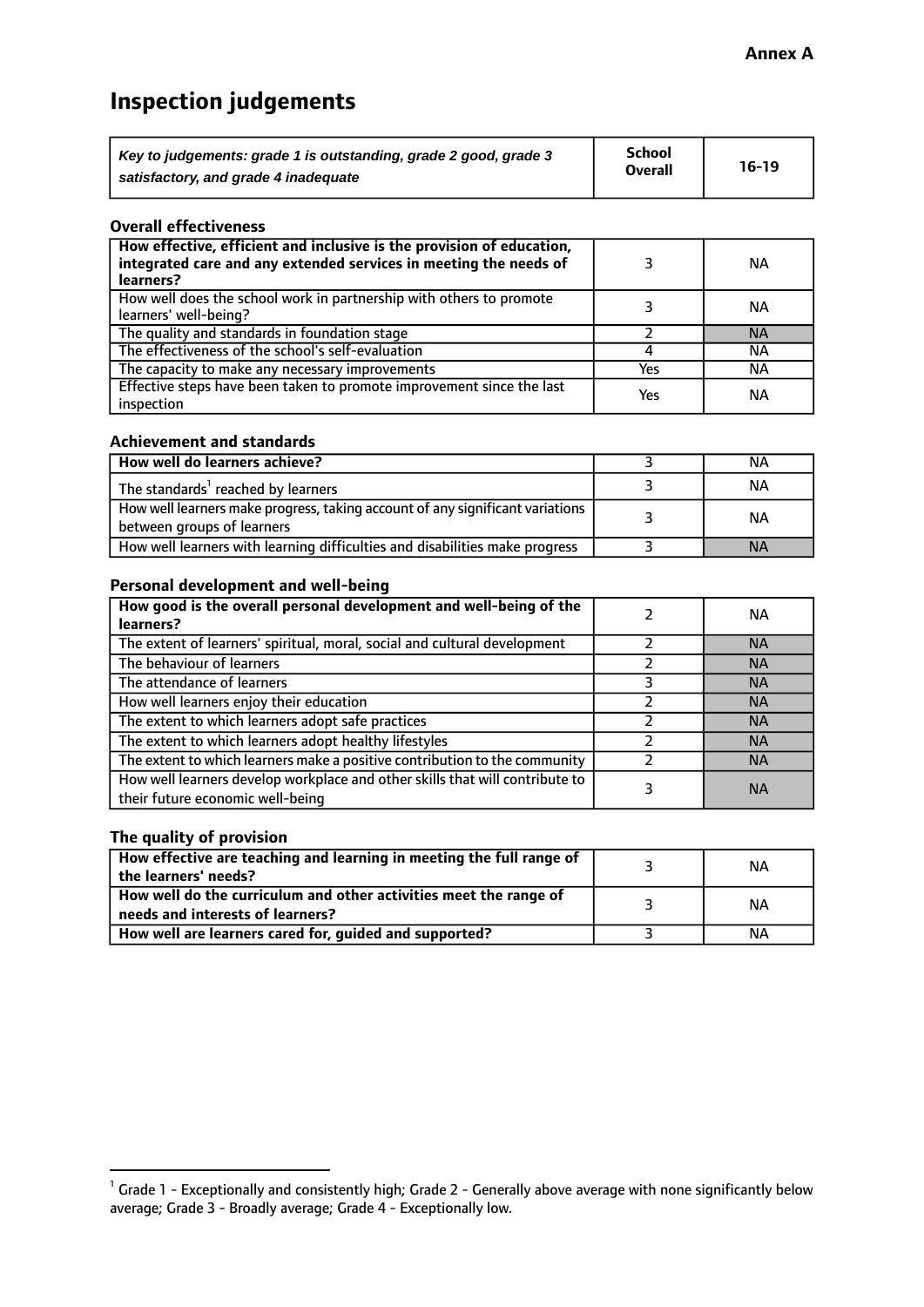## **Leadership and management**

| How effective are leadership and management in raising achievement<br>and supporting all learners?                                              |     | NA.       |
|-------------------------------------------------------------------------------------------------------------------------------------------------|-----|-----------|
| How effectively leaders and managers at all levels set clear direction leading<br>to improvement and promote high quality of care and education |     | <b>NA</b> |
| How effectively performance is monitored, evaluated and improved to meet<br>challenging targets, through quality assurance and self-review      |     | <b>NA</b> |
| How well equality of opportunity is promoted and discrimination tackled so<br>that all learners achieve as well as they can                     |     | <b>NA</b> |
| How effectively and efficiently resources are deployed to achieve value for<br>money                                                            |     | <b>NA</b> |
| The extent to which governors and other supervisory boards discharge their<br>responsibilities                                                  |     | <b>NA</b> |
| The adequacy and suitability of staff to ensure that learners are protected                                                                     | Yes | <b>NA</b> |

| The extent to which schools enable learners to be healthy                                     |            |  |
|-----------------------------------------------------------------------------------------------|------------|--|
| Learners are encouraged and enabled to eat and drink healthily                                | Yes        |  |
| Learners are encouraged and enabled to take regular exercise                                  | Yes        |  |
| Learners are discouraged from smoking and substance abuse                                     | <b>Yes</b> |  |
| Learners are educated about sexual health                                                     | <b>Yes</b> |  |
| The extent to which providers ensure that learners stay safe                                  |            |  |
| Procedures for safequarding learners meet current government requirements                     | Yes        |  |
| Risk assessment procedures and related staff training are in place                            | Yes        |  |
| Action is taken to reduce anti-social behaviour, such as bullying and racism                  | <b>Yes</b> |  |
| Learners are taught about key risks and how to deal with them                                 | Yes        |  |
| The extent to which learners make a positive contribution                                     |            |  |
| Learners are helped to develop stable, positive relationships                                 | Yes        |  |
| Learners, individually and collectively, participate in making decisions that affect them     | Yes        |  |
| Learners are encouraged to initiate, participate in and manage activities in school and the   |            |  |
| wider community                                                                               |            |  |
| The extent to which schools enable learners to achieve economic well-being                    |            |  |
| There is provision to promote learners' basic skills                                          | Yes        |  |
| Learners have opportunities to develop enterprise skills and work in teams                    | Yes        |  |
| Careers education and quidance is provided to all learners in key stage 3 and 4 and the sixth | <b>NA</b>  |  |
| form                                                                                          |            |  |
| Education for all learners aged 14-19 provides an understanding of employment and the         | <b>NA</b>  |  |
| economy                                                                                       |            |  |